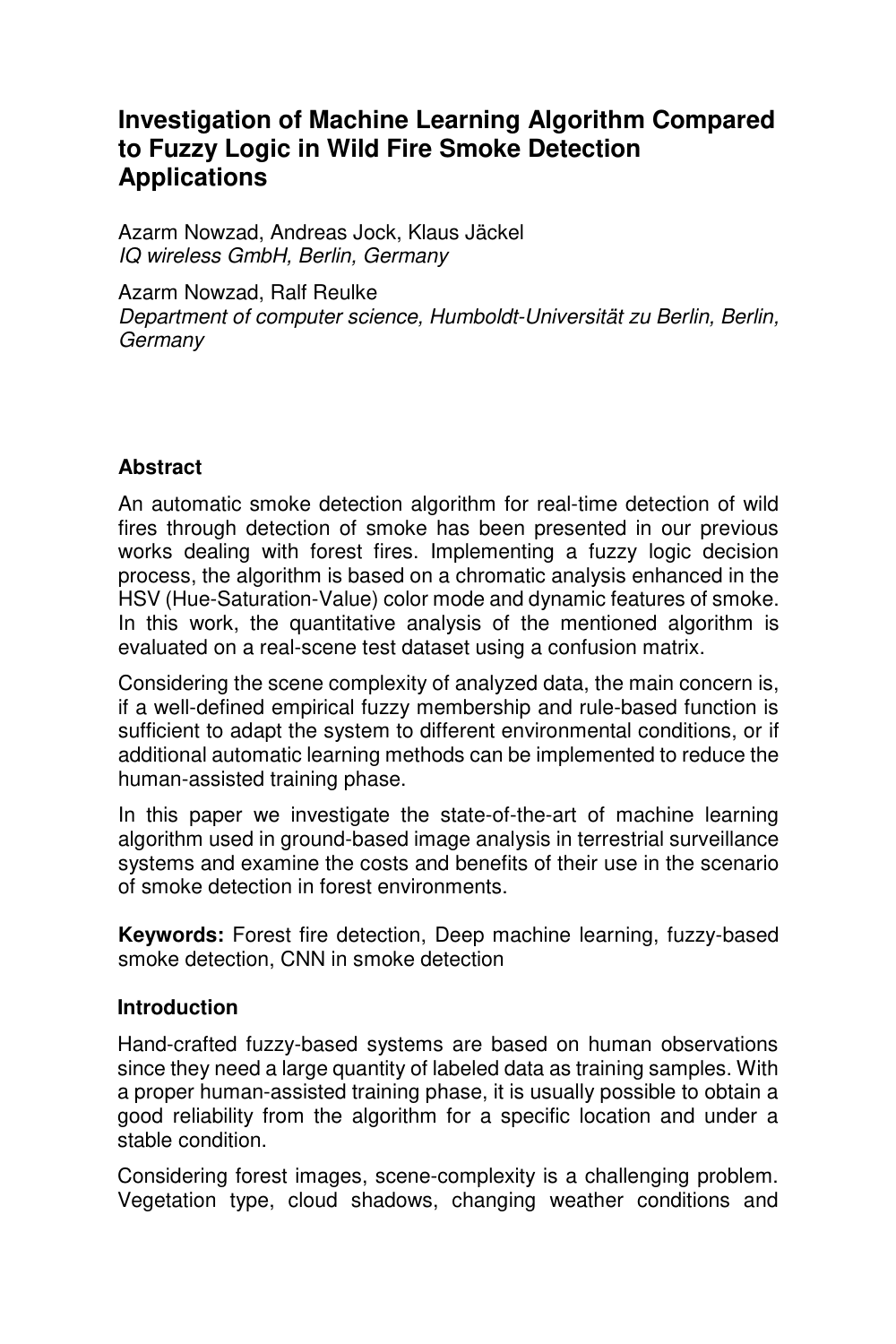shaking cameras are some of the problems in real scene images. The environmental condition of the scene is also correlated to the data site.

The fuzzy-based forest fire detection system is a rule-based function with defined feature extraction blocks. Despite satisfactory results, the system is not able to revise and learn from failures.

To supplement a fuzzy based algorithm on learning complex models, machine learning algorithms can provide techniques such as artificial neural networks (ANN) to approach models for object representation and image understanding. By means of a supervised learning process and backpropagation method, the system is able to build automatic feature extraction blocks and learn how to deal with complex scenarios. The scope of this paper is to explore the application of ANN and compare it to the fuzzy-based smoke detection algorithm on natural scene data, collected from two different forest sites in Germany.

# **Evaluation of the Fuzzy-based algorithm**

In [1], a fuzzy-based smoke detection system is proposed. The scheme of the algorithm is shown in Fig. 1.



Fig. 1. Flow chart of the detection scheme [1].

By analyzing the temporal and spatial characteristic of smoke incidences, manual feature extraction blocks define Region Of Interests (ROIs) in the processed data. A rule-base fuzzy logic algorithm then evaluates the ROIs to classify them into smoke and non-smoke events.

A qualitative performance of the proposed algorithm was evaluated on a large number of test data from a tower sited in a German forest. In this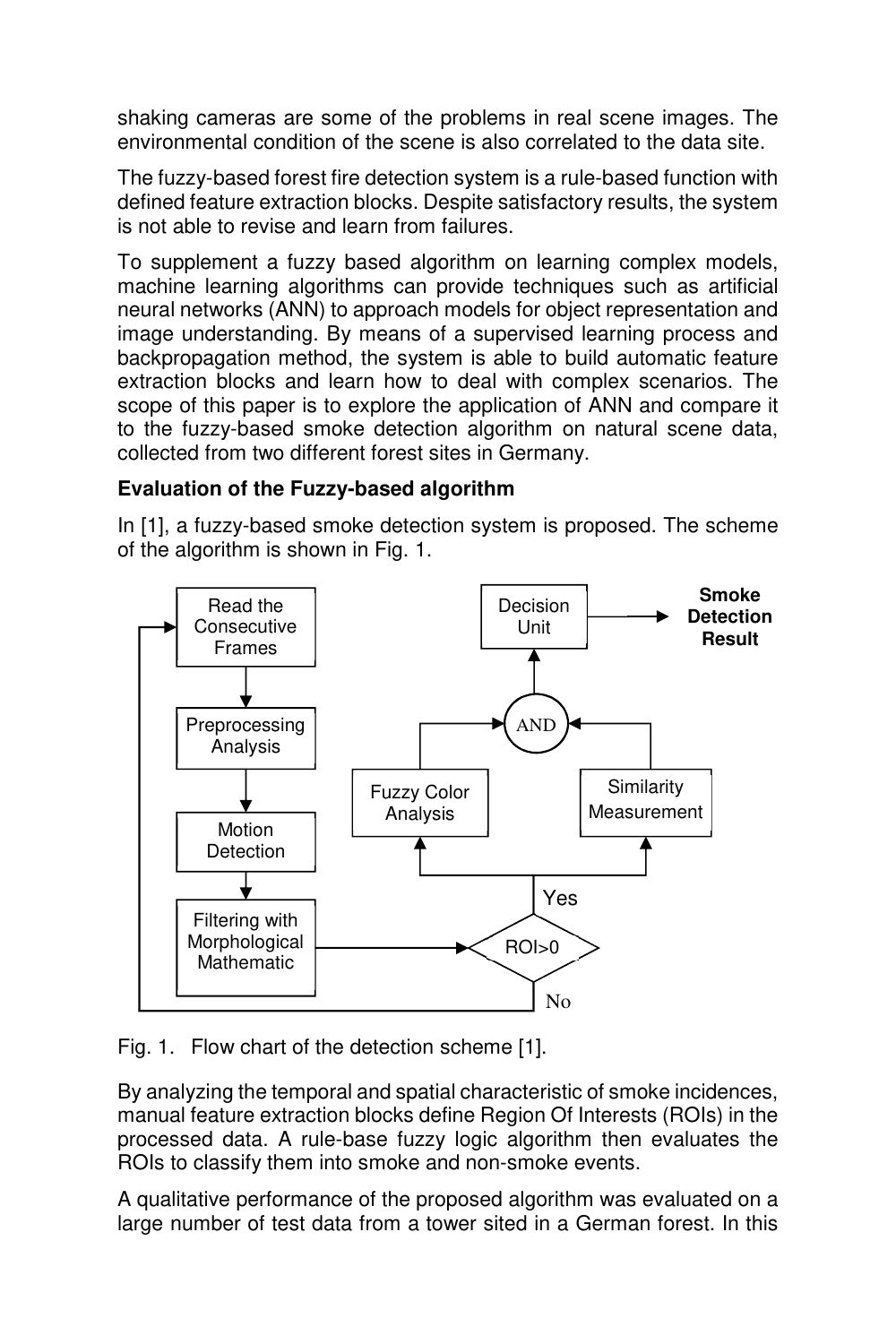paper, we perform a quantitative analysis of the algorithm using data from two different sites in Germany. To evaluate the classifier, a confusion matrix with four indices is built and a Receiver Operating Characteristic (ROC) plot is derived from this matrix.

Smoke events up to 10 Kilometer away from the camera are considered in the data set. Each image sequence in the data consists of 8 frames taken one second apart.

2413 image sequences are collected from the first site in Halbe (Brandenburg, Germany). 178 sequences are with positive instances. The evaluation of the classification is presented in Table 1.

|                          | Smoke<br>(actual) | Non-smoke<br>(actual) |
|--------------------------|-------------------|-----------------------|
| Smoke(predicted)         | 150               | 15                    |
| Non-<br>smoke(predicted) | 28                | 2220                  |
| Overall Accuracy         | 98,2%             |                       |

Table 1. Confusion matrix on smoke classification model "Halbe".

The second data set, collected from Kolberg (Brandenburg, Germany), is not very interesting for the existence of smoke incidents. However, the scene characteristic depicts complexity from the point of view of negative examples. 1465 image sequence with 2 relevant smoke regions are analyzed and the classification result is shown in Table 2.

Table 2. Confusion matrix on smoke classification model "Kolberg".

|                          | Smoke<br>(actual) | Non-smoke<br>(actual) |
|--------------------------|-------------------|-----------------------|
| Smoke(predicted)         |                   | 282                   |
| Non-<br>smoke(predicted) |                   | 1181                  |
| Overall Accuracy         | 80,75%            |                       |

252 out of 282 False Positive alerts in "Kolberg" are caused by water surface and moving boats.

Strong exposure variations between frame sequences, atmospheric effects, cloud shadow and weather conditions are other causes of false detections. Average overall accuracy of the whole data set is around 84, 5%, which is a remarkable performance with a low number of false negatives alarms (undetected smoke) and a limited number of false positive alarms.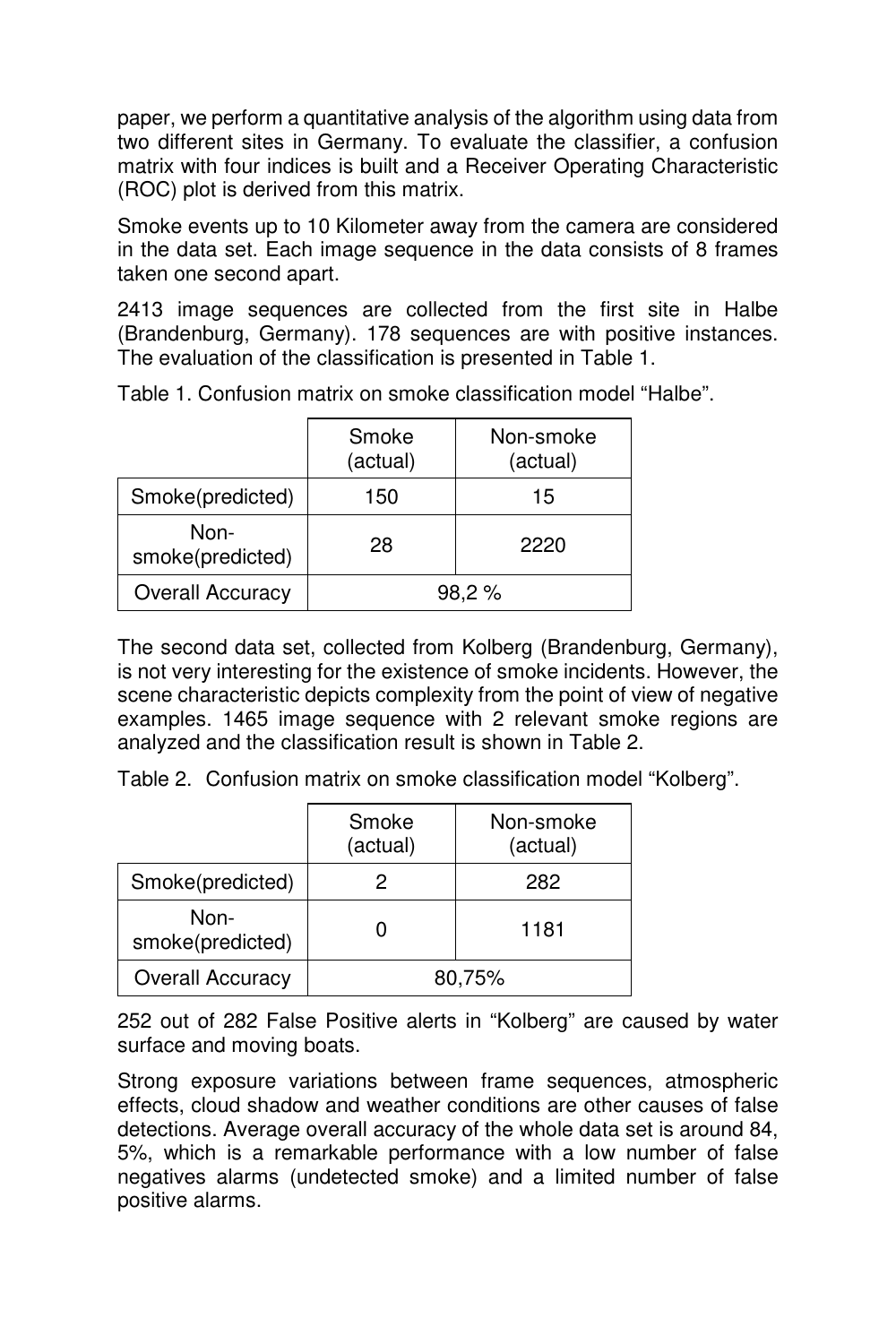Despite satisfactory results, in order to deal with complex scenarios, an expert operator needs to define manual features for classification purposes. Due to the scene complexity, the variety in vegetation type and tower location, features can be extremely complex to define in some cases. In addition, the idea of back propagation and learning from the positive and negative incidences, would enhance the robustness of the detection algorithm.

# **Convolutional Neural Network (CNN) and object recognition**

The vision algorithm pipeline consists of image pre-processing, regions of interest (ROI) detection, object recognition, and decision making. Object detection is the most challenging part of the pipeline.

Feature extraction and the choice of a proper machine learning algorithm are critical steps in object detection and classification tasks. Computer vision features such as edge detection, blob detection or pixel grouping techniques, such as image segmentation, are applied as information extraction tools of image analysis. In general, choosing the right machine learning algorithm is highly related to the data type and the problem one deals with. Smoke detection applications focus on the localization of an object in the image. The object size and location can vary in each image.

In image classification and object recognition challenges, CNN, inspired by visual cortex, are widely used. The performance of the algorithm in form of Correct Detection Rate (CDR) has achieved outstanding results. As mentioned in [2], a CDR of 99, 77% has been achieved on MNIST handwriting benchmark and, a CDR of 97.47% with the NORB dataset of 3D objects. Also on traffic sign recognition benchmark, CNN outperforms humans by a factor of two.

Four main basic building block of CNN are convolution, nonlinearity function, sub sampling and classification with fully connected network. Fig. 2 shows a simple architecture of CNN.



# Fig. 2. A simple architecture of CNN.

The convolutional layers in the early stage try to extract elementary visual features of the image such as edges and corners. Deeper layers are for the higher level and complicated features. Since most of the real-world data are non-linear, an activation function such as Rectified Linear Unit (ReLU) is applied after convolution operation.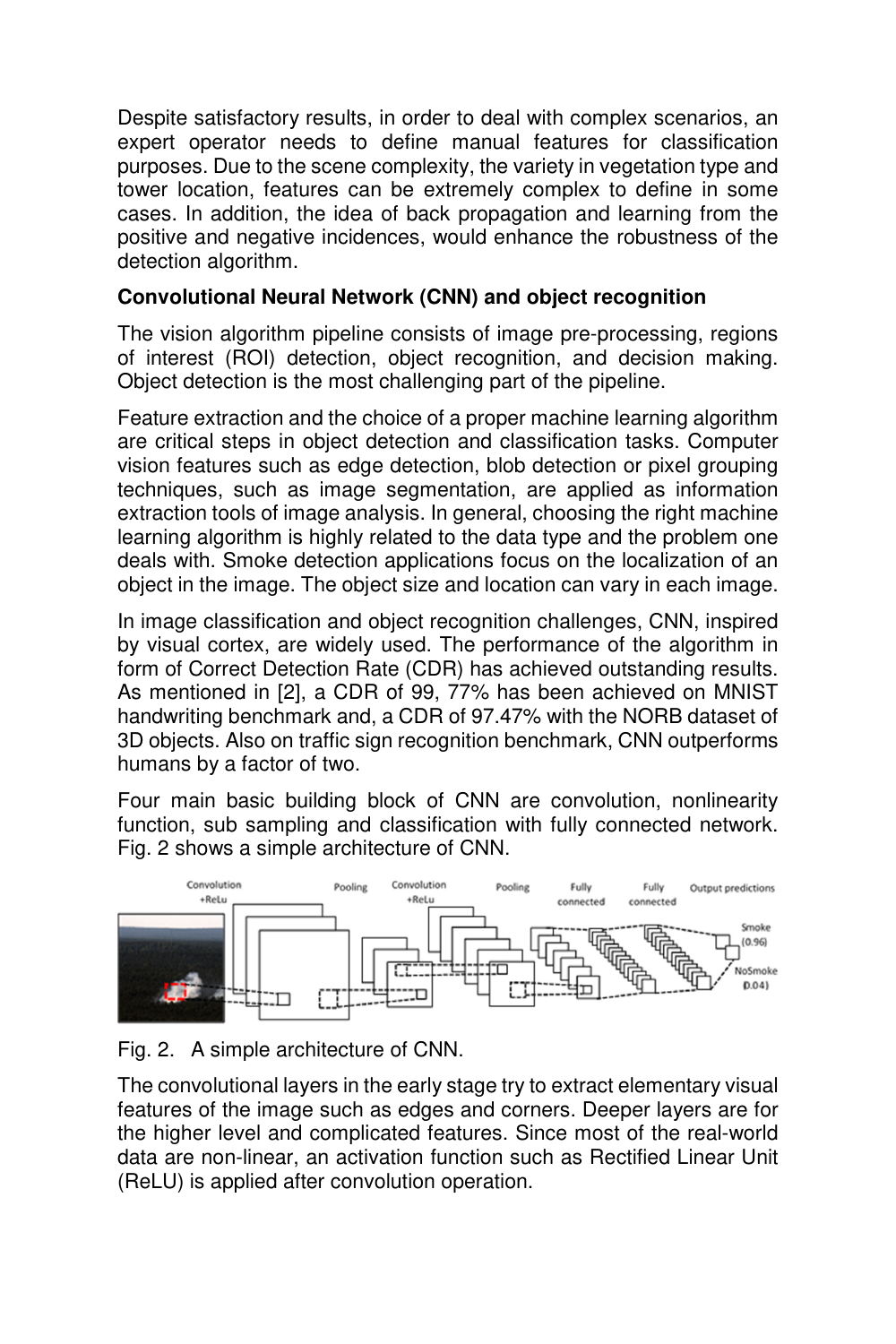Feature maps are then subsampled (pooling layer) to reduce the dimensionality and computational cost. Pooling layer make the network robust against small distortions and transformations in the input.

The output of the  $(i,j)$ -th entry of the k-th feature map in the first convolutional layer is given by

$$
(x_{c1})_{i,j}^k = S(\text{ReLU}((W_1^k * \tilde{x})_{i,j} + (b_1^k)_{i,j}))),
$$
 (Eq. 1)

where  $W_1^k$ and  $b_1^k$  are the filter and bias values referred to the *k*-th feature map of the first layer. Finally the fully connected layers classify the input based on the high-level features from previous layers.

# **R-CNN (Regions with CNN) and model architecture**

The type of methodology in extracting sub window from the input image varies in different approaches. Region extraction for input patches can be done by sliding a sub-window over the entire image. Each image patch passes through the CNN for further processing. This tedious process is time consuming and complex.

The scene characteristic of the data is a key point to be considered in defining negative regions. Our case study is dealing with natural forest scenes. Extracting patches randomly can lead to poor negative examples. Therefore, a smart search is required to have a variety of diverse examples in the region proposed.

A weak classifier can be used as a pre selection step to perform an exhaustive search to extract all possible candidates and reduce computational costs. R\_CNN uses the method of external region proposal in its pipeline. The predicted regions are compared with labeled ground truth images to find out if the Intersection over Union (IOU) is bigger than a predefined threshold.

Dealing with image sequence in our dataset, temporal features are extracted and evaluated beside the spatial information. Based on the data characteristic, a big number of false positives are generated due to the moving objects. The potential movement in the image is then extracted as a preprocessing step to the CNN.

The temporal motion information is collected into a single image using Motion History image (MHI), as a temporal motion volume. The history of temporal changes are kept at each pixel location. Fig. 3 shows the MHI process in a four frame image sequence.

Applying a fast region proposal to CNN, reduce the number of ROIs to be processed. The advantage of using temporal information can lead to a better performance of CNN.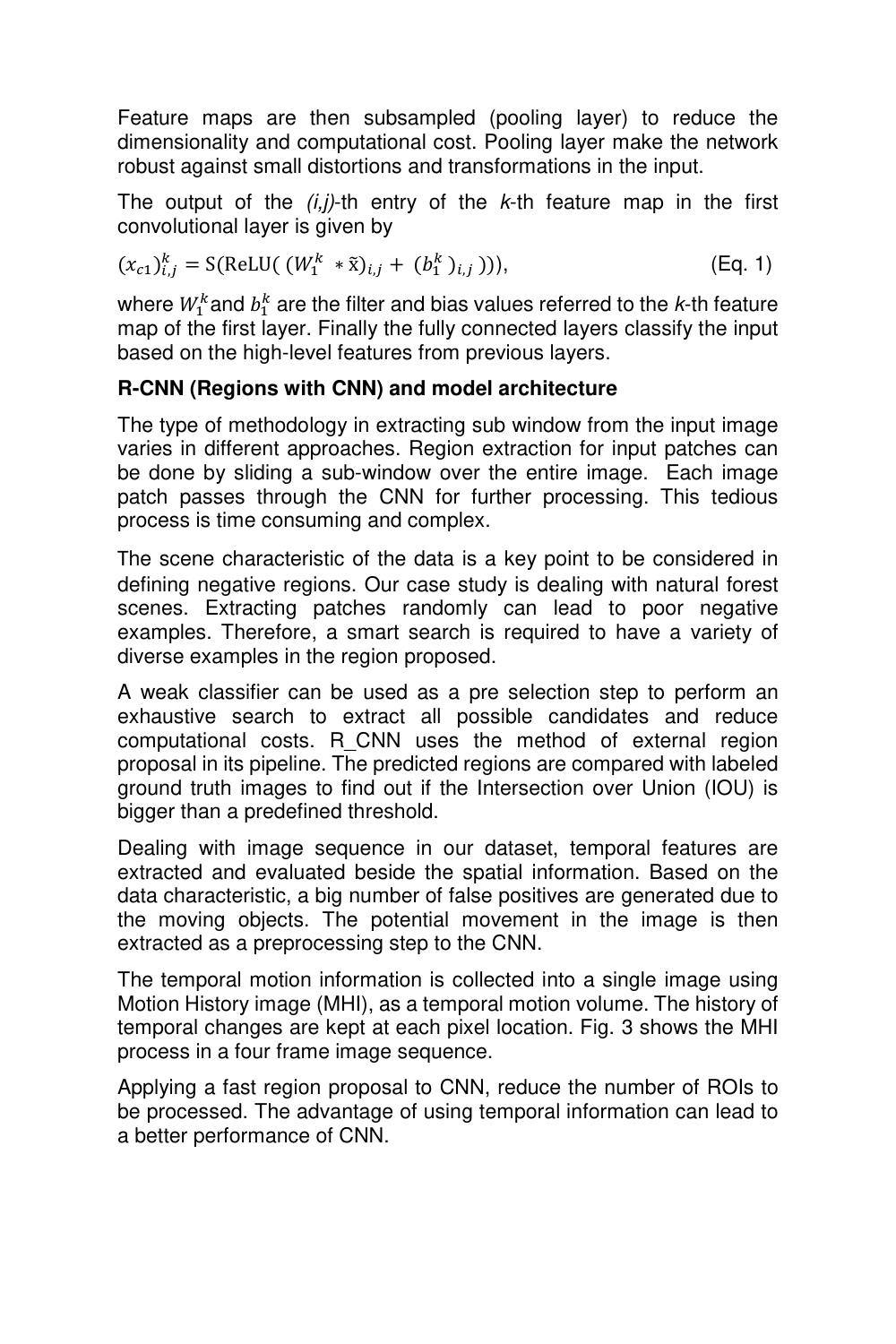

Fig. 3. MHI process, left column four image sequence, right column MHI results.

#### **Next steps**

The hyper parameters and the network architecture has been adjusted and need to be finalized for the analysis over the test data. The labeled ground truth data is generated over the same dataset as the fuzzy logic algorithm for the purpose of comparison.

The finalized outcome needs to be evaluated and demonstrated in a ROC plot with fuzzy algorithm final results.

#### **References**

- [1] A. Nowzad, A. Jock, U. Krane, K. Jäckel, H. Vogel, Development of an Automatic Smoke Detection Algorithm using Color Images and a Fuzzy Logic Approach for Real-Time Forest Fire Detection Applications, AUBE '14, Duisburg, Germany, October 2009.
- [2] S. Hijazi, R. Kumar, C. Rowen, Using Convolutional Neural Networks for Image Recognition, www.cadence.com.
- [3] S. Pierre, Y. LeCun. Traffic Sign Recognition with Multi Scale Networks. Courant Institute of Mathematical Sciences, New York University. 2011.